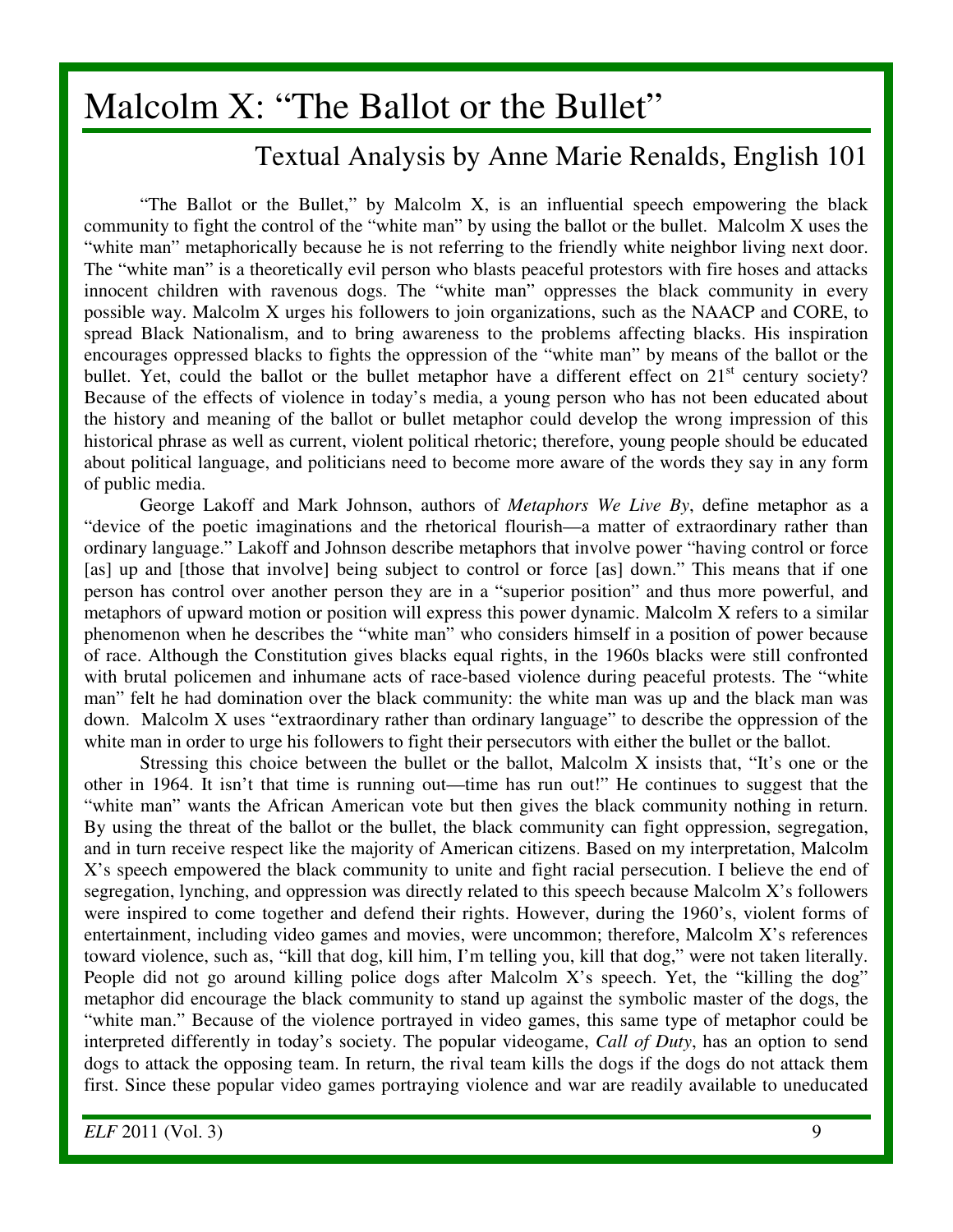teens, it would be easy for a young person to confuse a politician's campaign slogan as a literal call to arms. While it is true that civil rights are not a serious issue for blacks in the  $21<sup>st</sup>$  century, violence is a serious issue directly affecting all Americans.

Politicians today may feel they are in a powerful position and can use this power to say and do whatever they choose. Especially when politicians are using slogans such as, "the battleground that Arizona has been," the recurring ballot or the bullet, and other violent metaphors directed toward opposing running mates (Gregory), our political discourse suffers from violent conflict. The politicians during the 1960's are similar to the politicians in the  $21<sup>st</sup>$  century, they all make promises they do not keep. Malcolm X's argument is the same argument American citizens have been making the last 40 years after his speech. Politicians might be in a position of power and have the ability to say whatever they please, but the ideas they propose and the metaphors they use to propose them are important to the people who listen to their speeches.

I believe the  $21<sup>st</sup>$  century version of the ballot or the bullet slogan and the effects of the slogan on a community can be seen in the recent battle cries of politicians. Although these cries might not have directly caused the tragedy in Arizona, the controversies involving political rhetoric after the shooting could have been avoided. Catherine Crabill, Republican legislative nominee for Virginia's 99<sup>th</sup> District, emphatically quotes Patrick Henry as part of her campaign rhetoric, "If war is inevitable, then let it come, I repeat sir, let it come" (qtd. in Neiwert). She then shouts, "We have the chance to fight this battle [against Democrats] at the ballot box before we have to resort to the bullet box. But that's the beauty of our Second Amendment right. . . . Our Second Amendment right was to guard against tyranny!"(qtd. in Neiwert). In this case, Crabill is calling upon people who have the right to vote to use their right, but if they lose in a legitimate, civil election, to resort to the "bullet." This is a radically different use of Malcolm X's famous quote. If politicians spent less time trying to generate war between the right and left sides and more time working together to improve Americans' trust in government, then the tragic shooting of Democratic Representative Gabrielle Giffords in Arizona might not have been so controversial and divisive. Yet, the reality is that politicians are constantly shouting offensive and violent remarks at the opposing side. Their vocabulary is intimidating, aggressive, and needs to be corrected. Therefore the question is: could the tragedy in Arizona have been avoided by careful word choice? I believe the answer is not as simple as politicians watching the words they say. I believe the American mindset needs to be transformed, politicians need to become more aware of the way they express their opinions, and young adults should be educated about the metaphors used in adult and political language.

 Lakoff and Johnson suggest that metaphors are an important part of language and everyday life. I pose the question: could these commonplace metaphors have a negative effect? Phrases such as "His criticisms were right on *target*," and "He *shot down* all of my arguments" seem harmless but could have the wrong connotation (Lakoff and Johnson). Other countries do not use metaphors associated with war, so why is the American language so violent when people are arguing? I feel these associations with war and violence have a negative effect on debates and arguments. Rather than having a civil conversation to solve a dispute, Americans become very defensive and aggressive during arguments. The argument becomes a competition, and a potentially violent one where the ballot and the bullet start to mean the same thing. As Lakoff and Johnson state, "We can actually win or lose arguments. We see the person we are arguing with as an opponent." During political debates, politicians often become defensive and aggressive when discussing heated topics. I think the American people would prefer to see politicians work together on ideas, rather than lash out at each other in a political war of words. If all their hostile energy could be directed into solving issues, such as how to prevent another political shooting, I think the American people would begin to trust the government and use the ballot again.